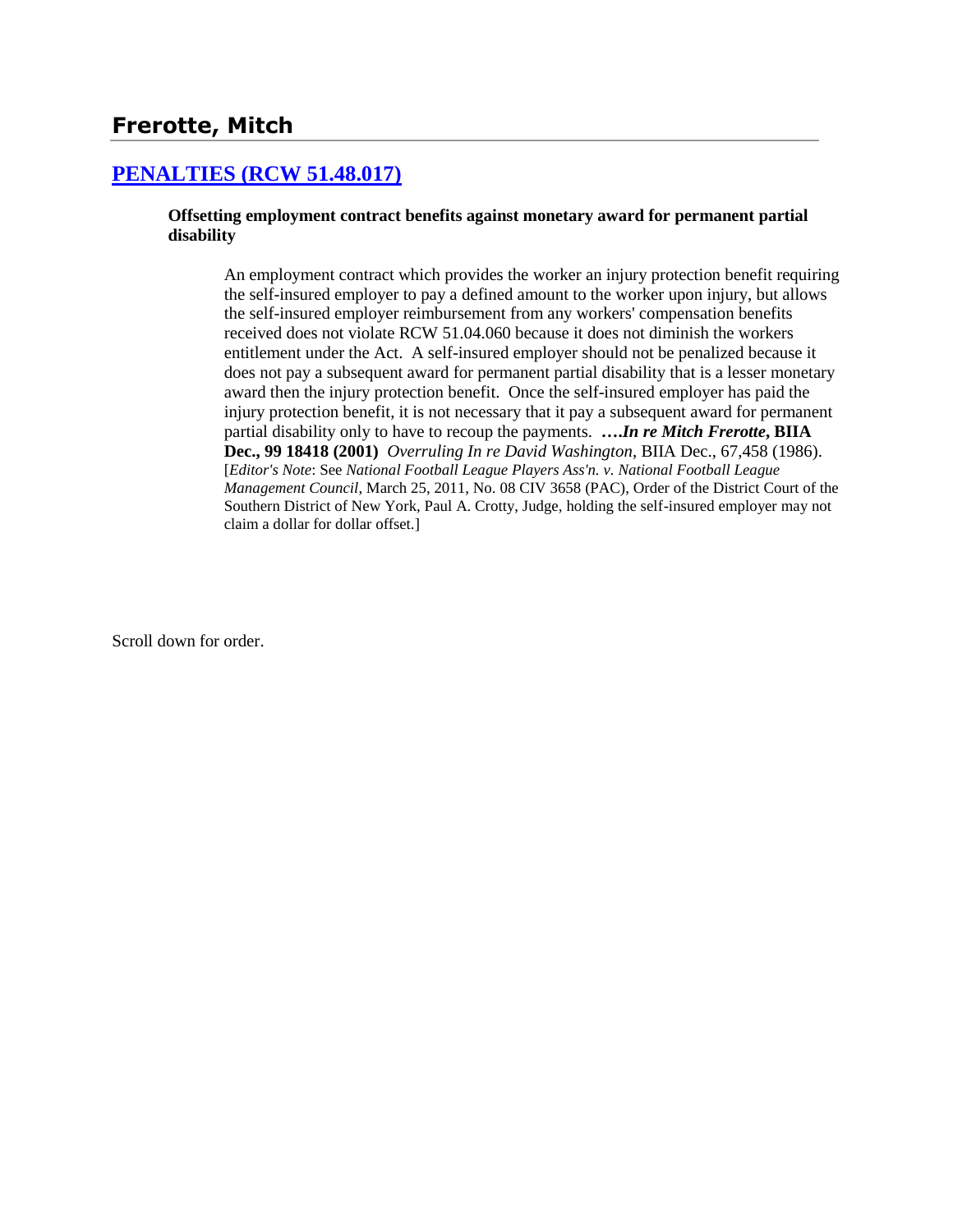## **BEFORE THE BOARD OF INDUSTRIAL INSURANCE APPEALS STATE OF WASHINGTON**

**)**

**IN RE: MITCH FREROTTE ) DOCKET NO. 99 18418**

**CLAIM NO. T-923331 ) DECISION AND ORDER** 

 

> Claimant, Mitch Frerotte, by Law Office of Mark C. Wagner, per Mark C. Wagner

Self-Insured Employer, Football Northwest, LLC, dba Seattle Seahawks, by Vandeberg, Johnson & Gandara, per Charles R. Bush

Department of Labor and Industries, by The Office of the Attorney General, per David I. Matlick, Assistant

The self-insured employer, Football Northwest, LLC, dba Seattle Seahawks, filed an appeal with the Board of Industrial Insurance Appeals on August 13, 1999, from an order of the Department of Labor and Industries dated July 30, 1999. That order affirmed the order dated May 19, 1999, which found the employer unreasonably delayed paying benefits when due by failing to pay an award for permanent partial disability and therefore assessed a penalty in the amount of

## \$6,107.62. **REVERSED AND REMANDED.**

# **DECISION**

Pursuant to RCW 51.52.104 and RCW 51.52.106, this matter is before the Board for review and decision on a timely Petition for Review filed by the self-insured employer to a Proposed Decision and Order issued on June 16, 2000, in which the order of the Department dated July 30, 1999, was affirmed.

The Board has reviewed the evidentiary rulings in the record of proceedings and finds that no prejudicial error was committed and the rulings are affirmed.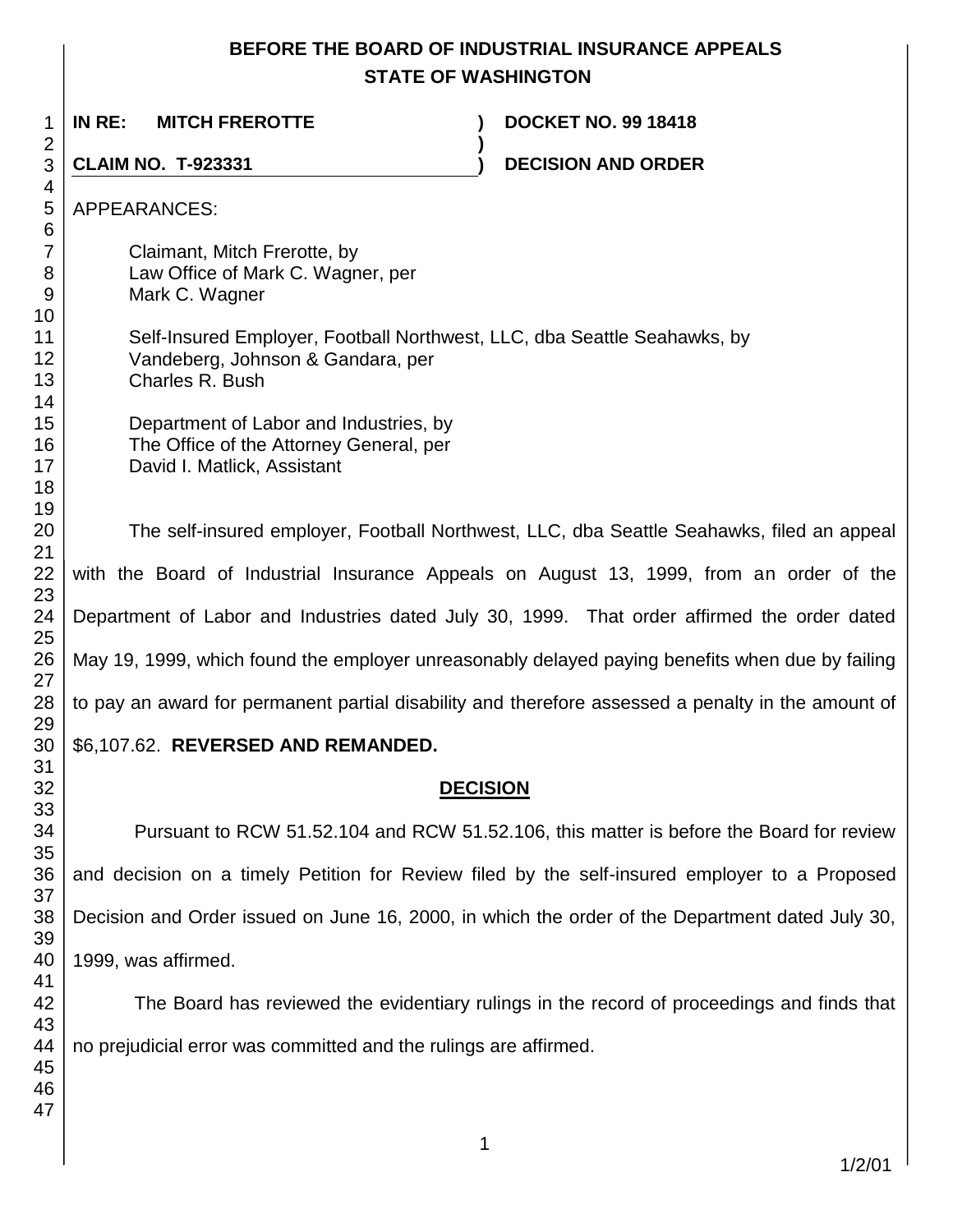The claimant and the self-insured employer signed a standard National Football League Player contract for the football season that began on February 1, 1994 and ended on February 1,

1995. Subsection 10 of the contract stated:

Any compensation paid to Player under this contract or under any collective bargaining agreement in existence during the term of this contract for a period during which he is entitled to workmen's compensation benefits by reason of temporary total, permanent total, temporary partial, or permanent partial disability will be deemed an advance payment of workmen's compensation due the Player, and Club will be entitled to be reimbursed the amount of such payment out of any award of workmen's compensation.

A collective bargaining agreement in existence during the term of the contract provided an injury protection benefit to eligible players who were injured during a National Football League game or practice in the form of a one-time payment in a specified amount.

On August 2, 1994, Mr. Frerotte suffered a career-ending injury. It is undisputed that the employer kept the claimant on salary until February 16, 1996, and thereafter paid time loss compensation through November 5, 1996. All medical expenses incurred because of the injury were paid by the employer. No later than March 31, 1996, the employer paid Mr. Frerotte the sum of \$175,000 in accordance with the collective bargaining agreement referenced above.

On January 15, 1998, the Department issued an order closing the claim with a direction to the employer to pay Mr. Frerotte an award for permanent partial disability consistent with Category 3 permanent cervical and/or cervico-dorsal impairments, in the sum of \$24,431. The employer agreed with the terms of the order and did not appeal. The employer relied on the terms stated in § 10 of the player contract and, therefore, the employer did not pay the claimant an additional \$24,431.31.

On May 19, 1999, the Department issued an order assessing a penalty in the amount of \$6,107.62 against the self-insured employer for unreasonably delaying payment for the permanent partial disability award (\$24,431.31).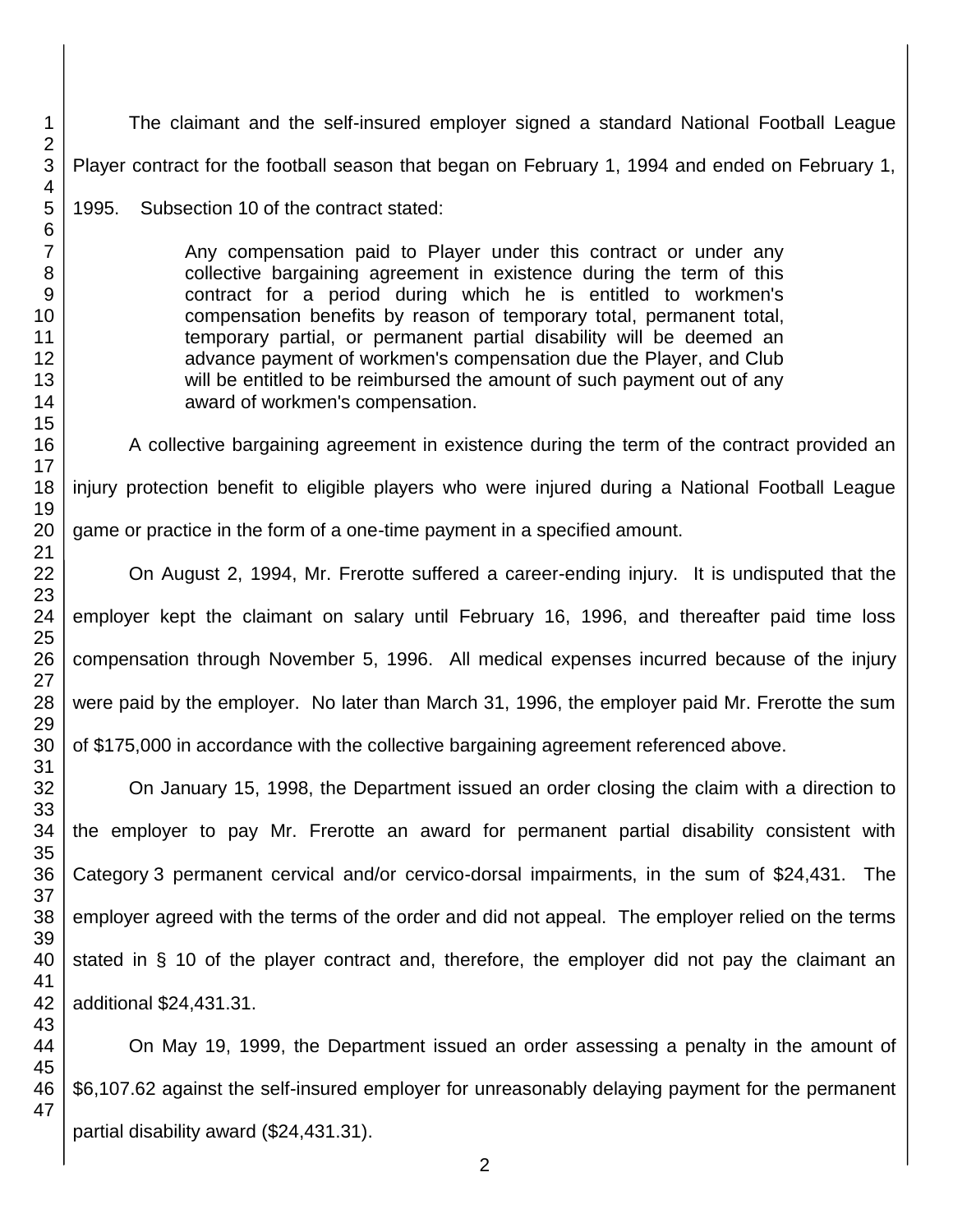We hold that the self-insured employer did not unreasonably delay paying benefits when due, and we remand the claim to the Department with directions to issue an order denying the claimant's request for a penalty against the self-insured employer because there was no unreasonable delay in payment of benefits.

We have considered and rejected the arguments made by Mr. Frerotte and the Department. We hold that the employer was not required to appeal the closing order if the only dispute with that order was that the award had already been paid; that the employer did not waive the right to invoke § 10 by voluntarily keeping the claimant on salary when he was eligible for time loss compensation; that § 10 of the player's contract does not violate RCW 51.04.060; that there was no unreasonable delay in payment of benefits; and, that the lump sum payment made pursuant to the collective bargaining agreement included an advance payment of the award for permanent partial disability.

We do not find legal authority for the claimant's position that the employer waived its right to argue that the award had already been paid when it failed to appeal the closing order. A limitation on the right to make such an argument cannot be imposed until there has been an initial opportunity to make the argument. Inherent in the concept of finality is that a determination on a given issue has actually been made. Res judicata means a matter settled by law. *Black's Law Dictionary,*  Revised 4th Ed. at 1470. Nothing in the record suggested that when the Department issued the closing order, it knew of or considered prior payment by the employer.

An order closing the claim with an appropriate impairment award is necessary even if the award has already been paid. Had the employer appealed the closing order on the basis that the award had already been paid, this Board might well have found that question exceeded its jurisdiction since the closing order in this claim did not address that issue.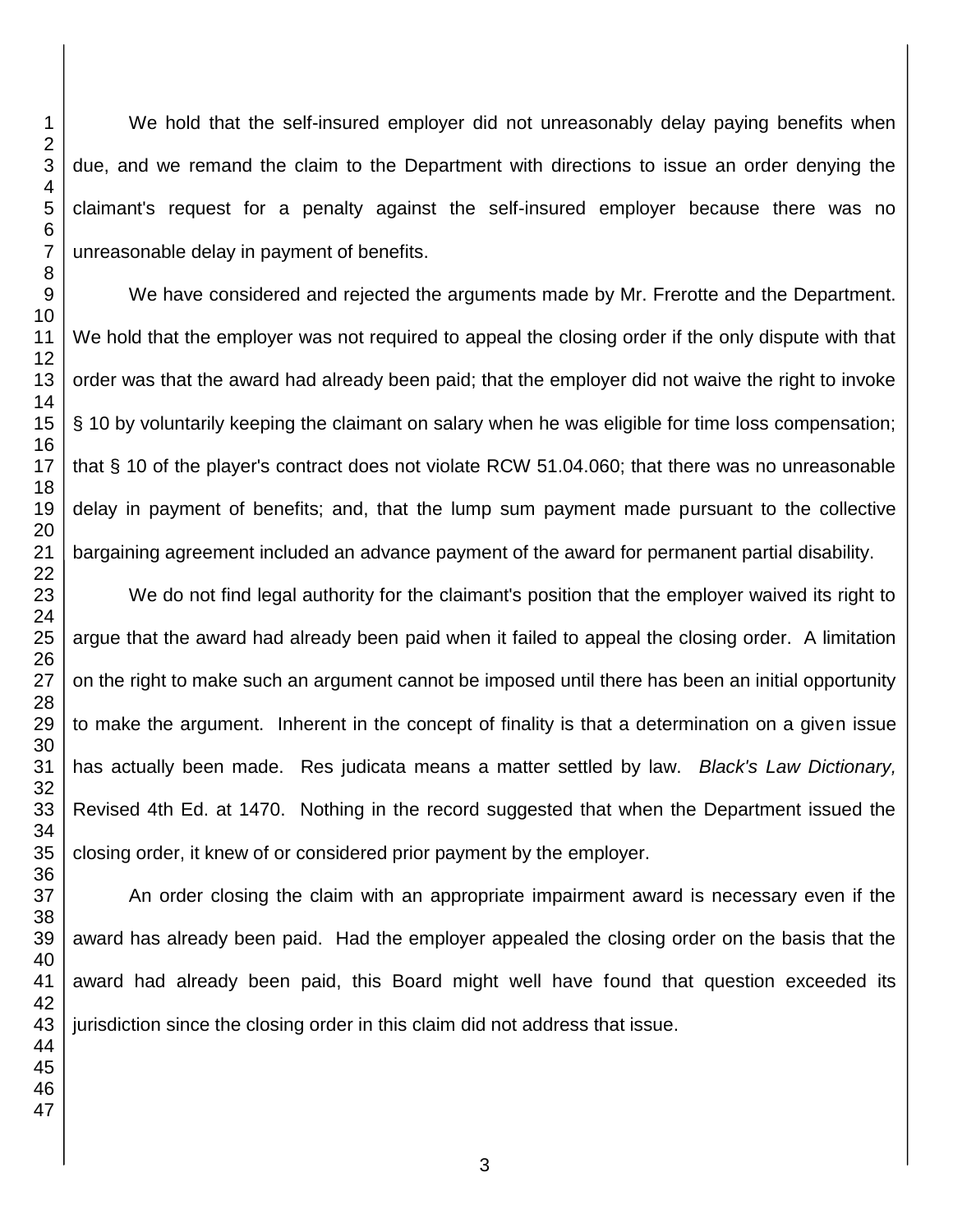The question of whether the one-time payment of \$175,000, made to the claimant in 1996, was an advance payment of the disability award is before us in this appeal because the Department found that as of the date of the penalty order, the payment had not been made.

> No employer or worker shall exempt himself or herself from the burden or waive the benefits of this title by any contract, agreement, rule or regulation, and any such contract, agreement, rule or regulation shall be pro tanto void.

RCW 51.04.060.

"A plain reading of RCW 51.04.060 indicates that an employee may not contract with the employer to forego entitlement to benefits under the Act." *Solven v. Department of Labor & Indus.*, 101 Wn. App.189, 195 (2000).

A plain reading of §10 of the player contract fails to reveal any exemption from the burdens or the benefits of the Industrial Insurance Act. Had the benefits required by the closing order exceeded the amount of the one-time payment, the employer would be required to satisfy the full amount. There is no showing that the agreement between the employer and the claimant in any way diminished any of the claimant's entitlement under the Industrial Insurance Act.

Subsection 10 of the player's contract is a valid and enforceable clause.

In *In re Frank Madrid,* BIIA Dec., 86 0224-A (1987), this Board acknowledged the test for unreasonable delay to be "whether the employer had a genuine doubt from a medical or legal standpoint as to the liability for benefits." *State Compensation Insurance Fund v. Workers' Compensation Appeals Board,* 130 Cal. App. 3rd 933, 182 Cal. Rep. 171 (1982). Further, we accept the proposition as stated by Professor Larson that "generally, a failure to pay because of a good faith belief that no payment is due will not warrant a penalty." *Larson, Law of Workmens' Compensation*, Sec. 83.41 (b)(2).

When judged by the *Larson* test, the employer's conduct in this case was not unreasonable.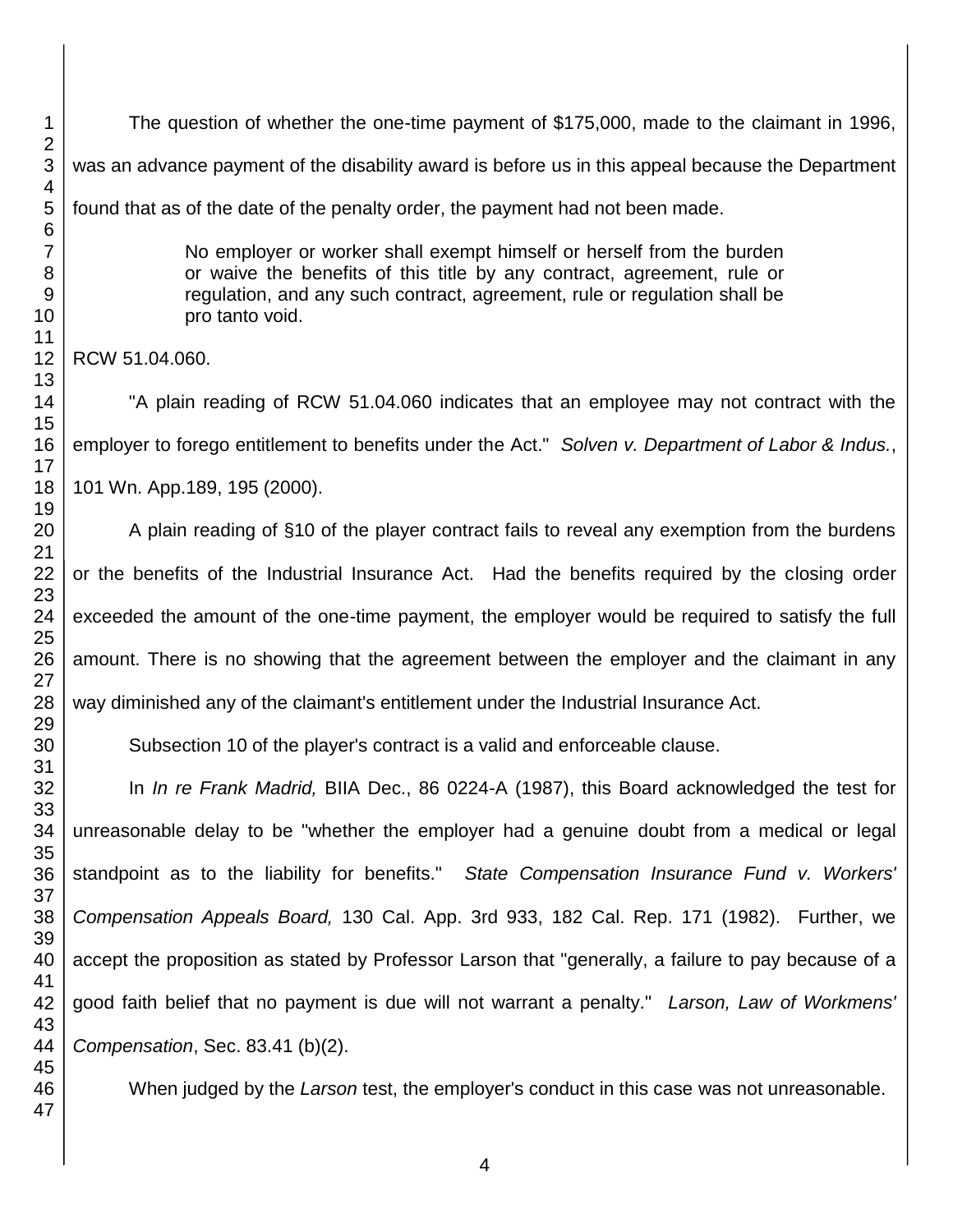We must assume that the Department was aware of the on-going dispute between the parties when it issued the penalty order and that it made a determination that the \$175,000 paid as part of the income protection clause of the collective bargaining agreement did not constitute an advance of a permanent partial disability award.

Our determination is that § 10 of the player contract constitutes a binding agreement between the parties. We are aware the contract refers to the employer's right to be reimbursed the amount of disability award. We interpret that to mean it is unnecessary for a self-insured employer to make, and then recoup, payment.

The facts of this case are analogous in all material respects to the facts in *David Washington*, BIIA Dec., 67,458 (1986).

In *Washington*, the claimant appealed from a Department decision not to assess a penalty order against the employer under RCW 51.48.017 for alleged unreasonable delay in payment of time loss benefits. The Department had previously ordered the employer to pay retroactive time loss compensation benefits to Mr. Washington. The employer withheld an amount equal to time loss benefits previously paid for the same period of time under a non-occupational accident and sickness program provided for in Mr. Washington's union contract with the employer. The majority in *Washington* held that the employer's withholding of funds violated RCW 51.04.060 and 51.32.040.

We have reconsidered the rule in *Washington* and have given careful thought to the rationale espoused by the dissenting member in that case, which we find to be the more reasonable approach under the circumstances of this case.

Here, Mr. Frerotte timely received all the money to which he was entitled (and more) and, in effect, received his benefits in advance of when they were due. We fail to see how advance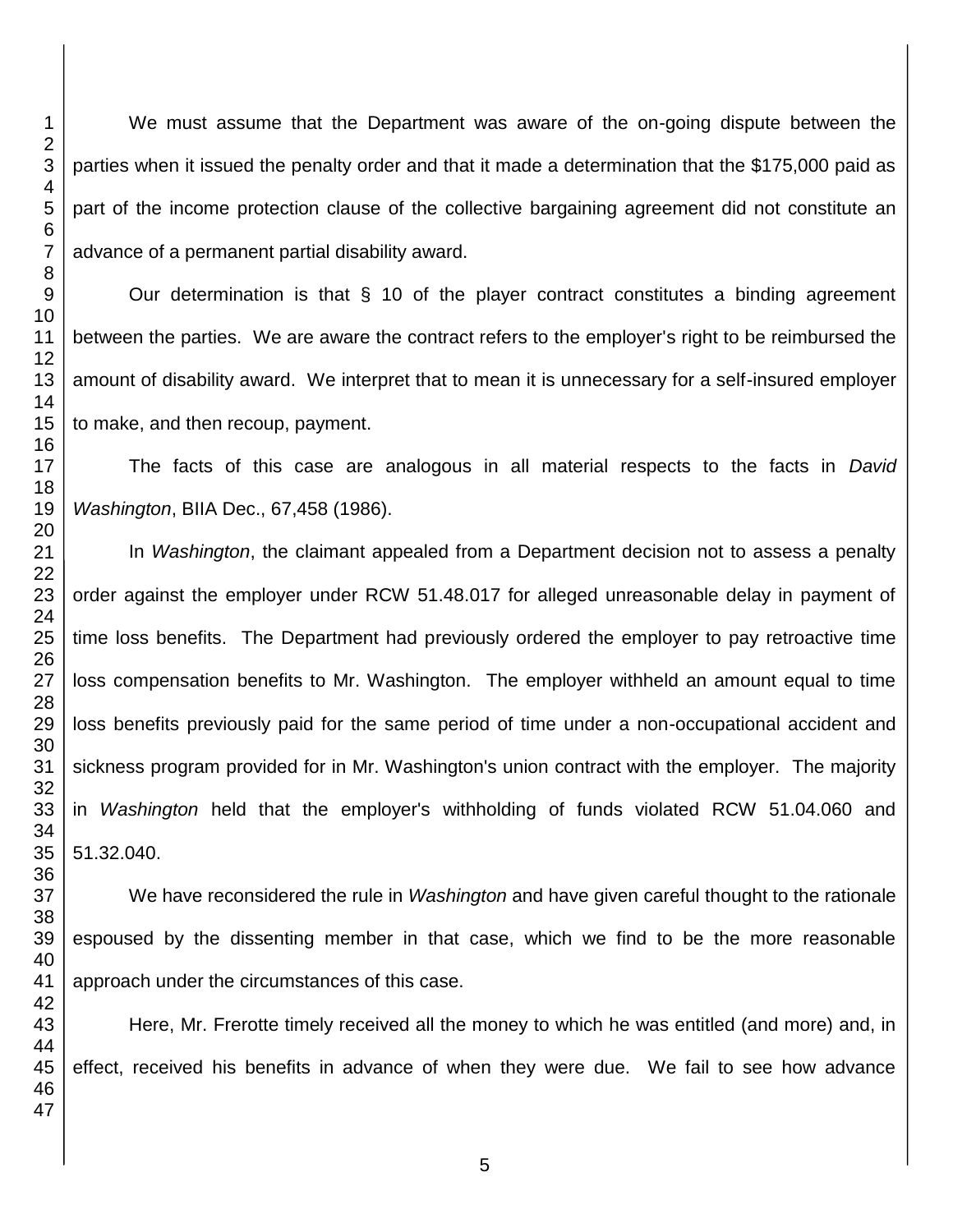payment and advance receipt of a monetary benefit represents evasion of the burden or waiver of benefits under the Industrial Insurance Act.

In addition, we do not believe that RCW 51.32.040 was intended to apply to this situation. Under these circumstances, there is no issue regarding protecting Mr. Frerotte's industrial insurance payments "from creditors" as there is no question that he has already received all benefits to which he is entitled. The employer is not a "creditor" here, it simply has no obligation to pay once again what it already has paid only to be burdened with seeking restitution in some other forum.

We overrule our decision in *Washington* and remand this clam to the Department to issue an order finding that the self-insured employer paid the award for permanent partial disability without unreasonable delay.

#### **FINDINGS OF FACT**

1. On September 19, 1994, the self-insured employer, Football Northwest, LLC, dba Seattle Seahawks, received an accident report from the claimant, Mitch Frerotte, alleging an injury to his neck on August 2, 1994, having occurred during the course of his employment. The claim was forwarded to the Department of Labor and Industries on November 15, 1995. The claim was allowed and benefits provided.

On August 25, 1997, the Department issued an order that closed the claim with time loss compensation benefits paid through November 5, 1996, and directed the self-insured employer to pay the claimant an award for permanent partial disability equal to Category 3, permanent cervical and/or cervico-dorsal impairments.

On September 10, 1997, the claimant filed a protest and request for reconsideration of the August 25, 1997 order. On November 26, 1997, the Department issued an order holding the August 25, 1997 order in abeyance. On January 15, 1998, the Department issued an order that affirmed the August 25, 1997 order.

On February 19, 1998, the Board of Industrial Insurance Appeals received the claimant's appeal from the order dated January 15, 1998. On March 17, 1998, the Board issued an order granting the appeal and assigned it Docket No. 98 11321.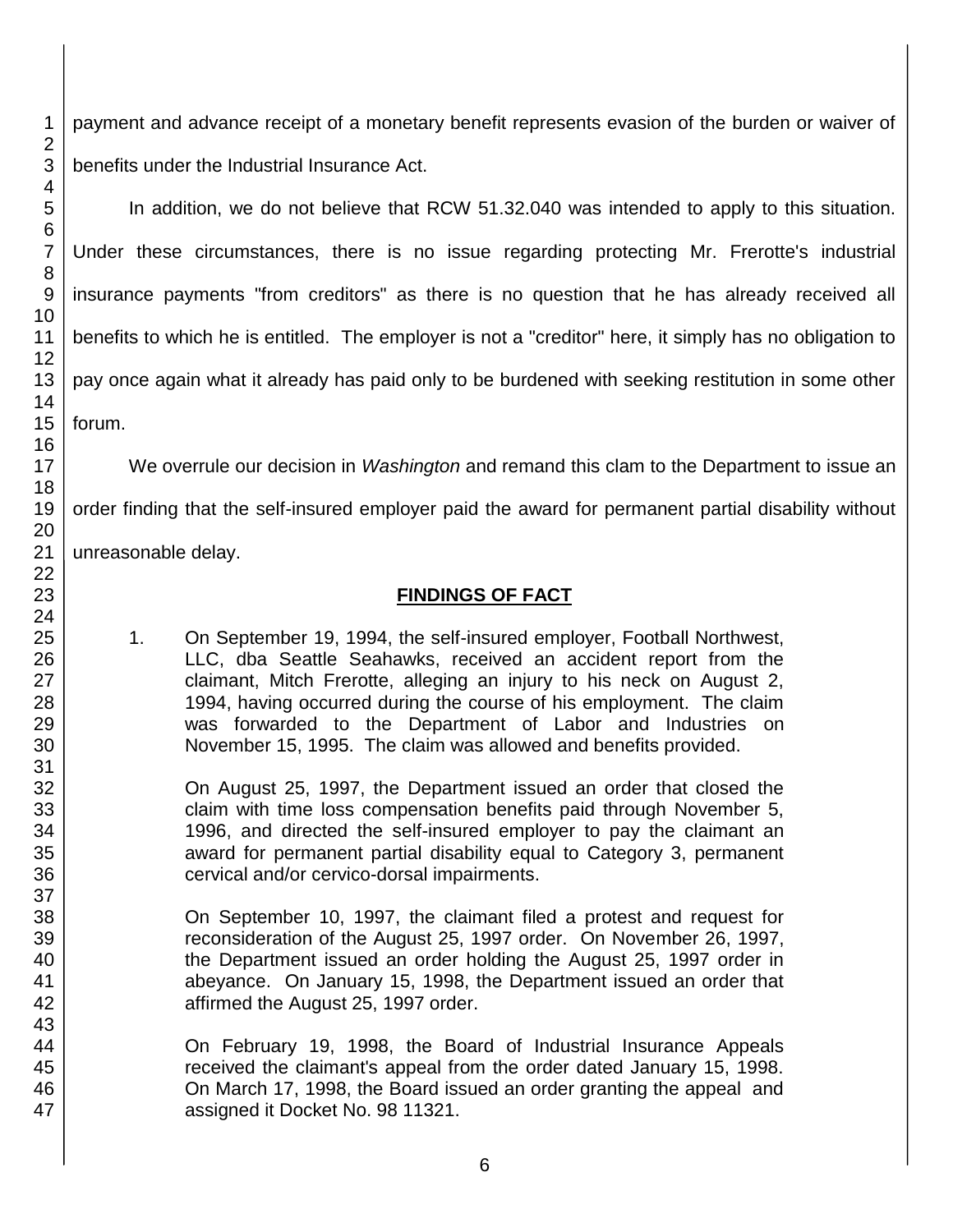On December 2, 1998, the Board issued an Order Granting Claimant's Motion to Dismiss Appeal that was assigned Docket No. 98 11321.

On May 19, 1999, the Department issued an order finding the self-insured employer had unreasonably delayed payment of benefits by failing to make payment of the permanent partial disability award as of the date of the order, and ordered the self-insured employer to pay an additional amount of \$6,107.62 to the claimant in addition to benefits previously paid under the claim. On May 24, 1999, the self-insured employer filed a protest and request for reconsideration of the May 19, 1999 order. On July 30, 1999, the Department issued an order affirming the May 19, 1999 order.

On August 13, 1999, the self-insured employer filed an appeal from the July 30, 1999 order with the Board of Industrial Insurance Appeals. On September 2, 1999, the Board issued an order granting the appeal and assigned it Docket No. 99 18418.

- 2. The claimant and the self-insured employer, dba the Seattle Seahawks, entered into a standard National Football League Player contract for the football season that began on February 1, 1994 and ended on February 1, 1995. Compensation paid to a player pursuant to the contract or any collective bargaining agreement in existence during the period of the contract when the claimant is eligible for specified workers' compensation benefits was deemed an advance payment of the compensation due the player.
- 3. On August 2, 1994, the claimant sustained an industrial injury to his neck during in the course of employment with Football Northwest, LLC, dba Seattle Seahawks, a self-insured employer.
- 4. Conditions proximately caused by the industrial injury of August 2, 1994 ended the claimant's career as a National Football League player.
- 5. The employer paid the claimant's salary until February 16, 1996, and thereafter, paid him time loss compensation through November 5, 1996. No later than March 31, 1996, the employer made a one-time payment to the claimant of \$175,000, as required by the terms of the collective bargaining agreement.
- 6. The self-insured employer was not aggrieved by the Department order closing the claim for time loss compensation paid through November 5, 1996, and directing them to pay the claimant an award for permanent partial disability equal to Category 3, permanent cervical and cervico-dorsal impairments. The order did not constitute a determination that the award had not been paid.